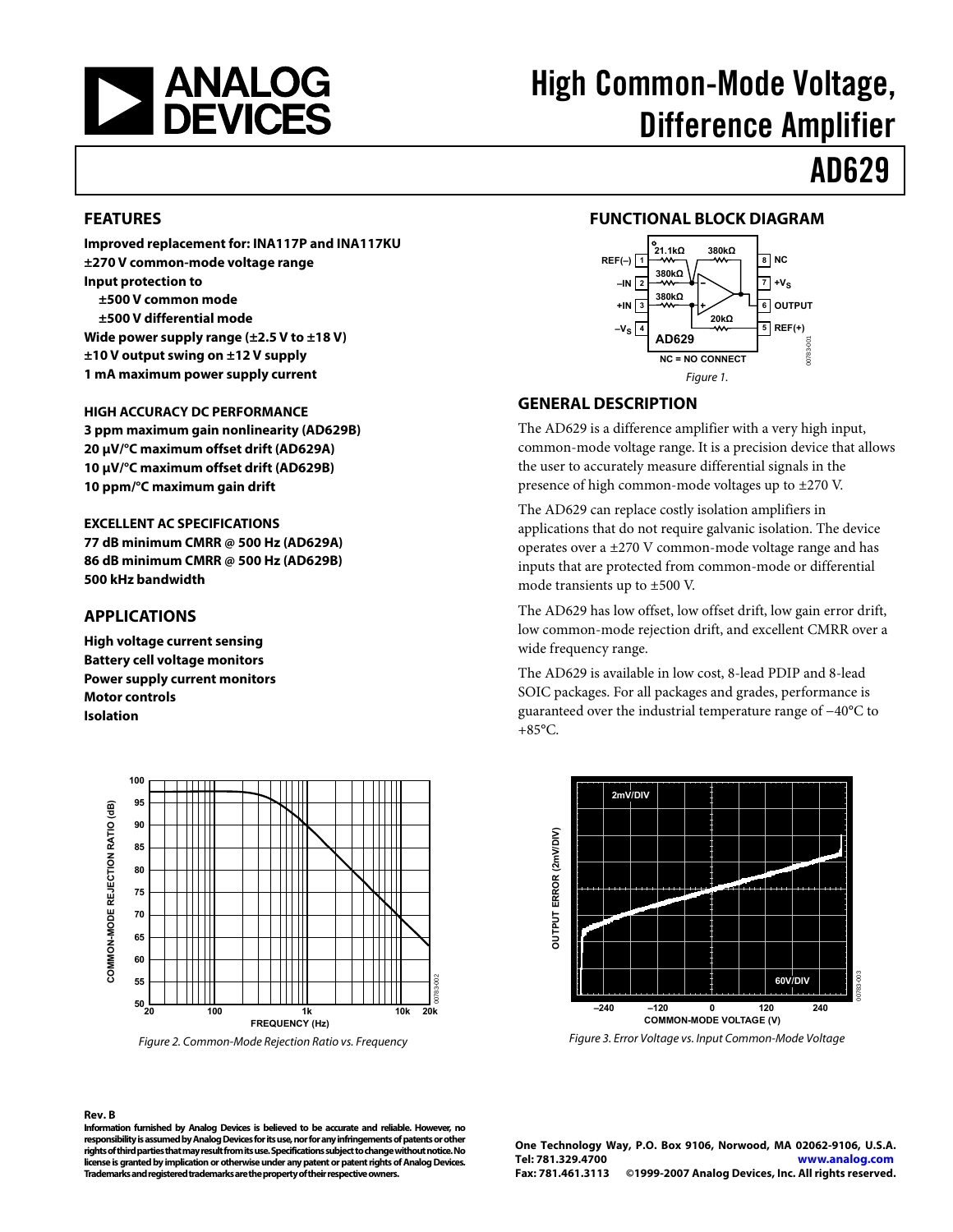### <span id="page-1-0"></span>**TABLE OF CONTENTS**

| System-Level Decoupling and Grounding 10 |
|------------------------------------------|
|                                          |
|                                          |
|                                          |
|                                          |
|                                          |
|                                          |
|                                          |
|                                          |

### **REVISION HISTORY**

| $3/07$ —Rev. A to Rev. B |  |
|--------------------------|--|
|                          |  |
|                          |  |
| $3/00$ —Rev. 0 to Rev. A |  |

10/99-Revision 0: Initial Version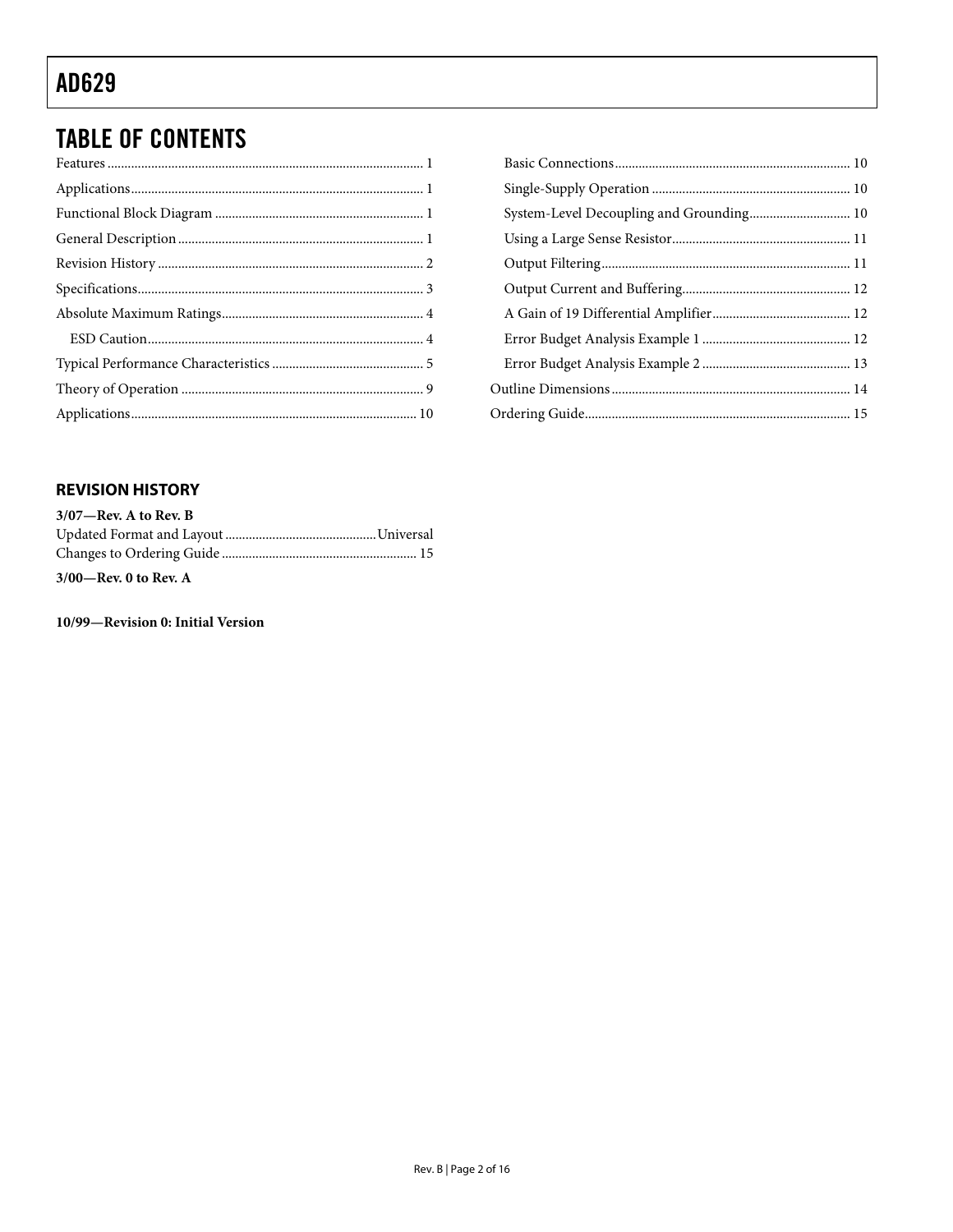### <span id="page-2-0"></span>**SPECIFICATIONS**

 $T_A = 25$ °C,  $V_s = \pm 15$  V, unless otherwise noted.

#### **Table 1.**

|                                        |                                                                       | <b>AD629A</b> |            | <b>AD629B</b> |           |            |              |                         |
|----------------------------------------|-----------------------------------------------------------------------|---------------|------------|---------------|-----------|------------|--------------|-------------------------|
| <b>Parameter</b>                       | <b>Condition</b>                                                      | Min           | <b>Typ</b> | Max           | Min       | <b>Typ</b> | Max          | Unit                    |
| GAIN                                   | $V_{\text{OUT}} = \pm 10 \text{ V}, R_{\text{L}} = 2 \text{ k}\Omega$ |               |            |               |           |            |              |                         |
| Nominal Gain                           |                                                                       |               | 1          |               |           | 1          |              | V/V                     |
| <b>Gain Error</b>                      |                                                                       |               | 0.01       | 0.05          |           | 0.01       | 0.03         | $\%$                    |
| <b>Gain Nonlinearity</b>               |                                                                       |               | 4          | 10            |           | 4          | 10           | ppm                     |
|                                        | $R_L = 10 k\Omega$                                                    |               | 1          |               |           | 1          | 3            | ppm                     |
| Gain vs. Temperature                   | $T_A = T_{MIN}$ to $T_{MAX}$                                          |               | 3          | 10            |           | 3          | 10           | ppm/°C                  |
| OFFSET VOLTAGE                         |                                                                       |               |            |               |           |            |              |                         |
| Offset Voltage                         |                                                                       |               | 0.2        | $\mathbf{1}$  |           | 0.1        | 0.5          | mV                      |
|                                        | $V_s = \pm 5 V$                                                       |               |            |               |           |            | $\mathbf{1}$ | mV                      |
| vs. Temperature                        | $T_A = T_{MIN}$ to $T_{MAX}$                                          |               | 6          | 20            |           | 3          | 10           | µV/°C                   |
| vs. Supply (PSRR)                      | $V_5 = \pm 5$ V to $\pm$ 15 V                                         | 84            | 100        |               | 90        | 110        |              | dB                      |
| <b>INPUT</b>                           |                                                                       |               |            |               |           |            |              |                         |
| Common-Mode Rejection Ratio            | $V_{CM} = \pm 250$ V dc                                               | 77            | 88         |               | 86        | 96         |              | dB                      |
|                                        | $T_A = T_{MIN}$ to $T_{MAX}$                                          | 73            |            |               | 82        |            |              | dB                      |
|                                        | $V_{CM}$ = 500 V p-p, dc to 500 Hz                                    | 77            |            |               | 86        |            |              | dB                      |
|                                        | $V_{CM}$ = 500 V p-p, dc to 1 kHz                                     |               | 88         |               |           | 90         |              | dB                      |
| <b>Operating Voltage Range</b>         | Common mode                                                           |               |            | ±270          |           |            | ±270         | v                       |
|                                        | Differential                                                          |               |            | ±13           |           |            | ±13          | v                       |
| Input Operating Impedance              | Common mode                                                           |               | 200        |               |           | 200        |              | $k\Omega$               |
|                                        | Differential                                                          |               | 800        |               |           | 800        |              | $k\Omega$               |
| <b>OUTPUT</b>                          |                                                                       |               |            |               |           |            |              |                         |
| <b>Operating Voltage Range</b>         | $R_L = 10 k\Omega$                                                    | ±13           |            |               | ±13       |            |              | V                       |
|                                        | $R_L = 2 k\Omega$                                                     | ±12.5         |            |               | ±12.5     |            |              | v                       |
|                                        | $V_s = \pm 12$ V, R <sub>L</sub> = 2 k $\Omega$                       | ±10           |            |               | ±10       |            |              | v                       |
| <b>Output Short-Circuit Current</b>    |                                                                       |               | ±25        |               |           | ±25        |              | mA                      |
| Capacitive Load                        | Stable operation                                                      | 1000          |            |               | 1000      |            |              | pF                      |
| <b>DYNAMIC RESPONSE</b>                |                                                                       |               |            |               |           |            |              |                         |
| Small Signal -3 dB Bandwidth           |                                                                       |               | 500        |               |           | 500        |              | kHz                     |
| <b>Slew Rate</b>                       |                                                                       | 1.7           | 2.1        |               | 1.7       | 2.1        |              | $V/\mu s$               |
| <b>Full Power Bandwidth</b>            | $V_{\text{OUT}} = 20 V p-p$                                           |               | 28         |               |           | 28         |              | kHz                     |
| <b>Settling Time</b>                   | 0.01%, $V_{\text{OUT}} = 10 V$ step                                   |               | 15         |               |           | 15         |              | μs                      |
|                                        | 0.1%, $V_{\text{OUT}} = 10 V$ step                                    |               | 12         |               |           | 12         |              | μs                      |
|                                        | 0.01%, $V_{CM} = 10 V$ step, $V_{DIFF} = 0 V$                         |               | 5          |               |           | 5          |              | μs                      |
| OUTPUT NOISE VOLTAGE                   |                                                                       |               |            |               |           |            |              |                         |
| 0.01 Hz to 10 Hz                       |                                                                       |               | 15         |               |           | 15         |              | µV p-p                  |
| Spectral Density, ≥100 Hz <sup>1</sup> |                                                                       |               | 550        |               |           | 550        |              | nV/√Hz                  |
| POWER SUPPLY                           |                                                                       |               |            |               |           |            |              |                         |
| <b>Operating Voltage Range</b>         |                                                                       | $\pm 2.5$     |            | ±18           | $\pm 2.5$ |            | ±18          | V                       |
| Quiescent Current                      | $V_{\text{OUT}} = 0 V$                                                |               | 0.9        | $\mathbf{1}$  |           | 0.9        | $\mathbf{1}$ | mA                      |
|                                        | <b>TMIN to TMAX</b>                                                   |               | 1.2        |               |           | 1.2        |              | mA                      |
| <b>TEMPERATURE RANGE</b>               |                                                                       |               |            |               |           |            |              |                         |
| For Specified Performance              | $T_A = T_{MIN}$ to $T_{MAX}$                                          | $-40$         |            | $+85$         | $-40$     |            | $+85$        | $^{\circ}\!{\mathsf C}$ |

<sup>1</sup> See Figure 19.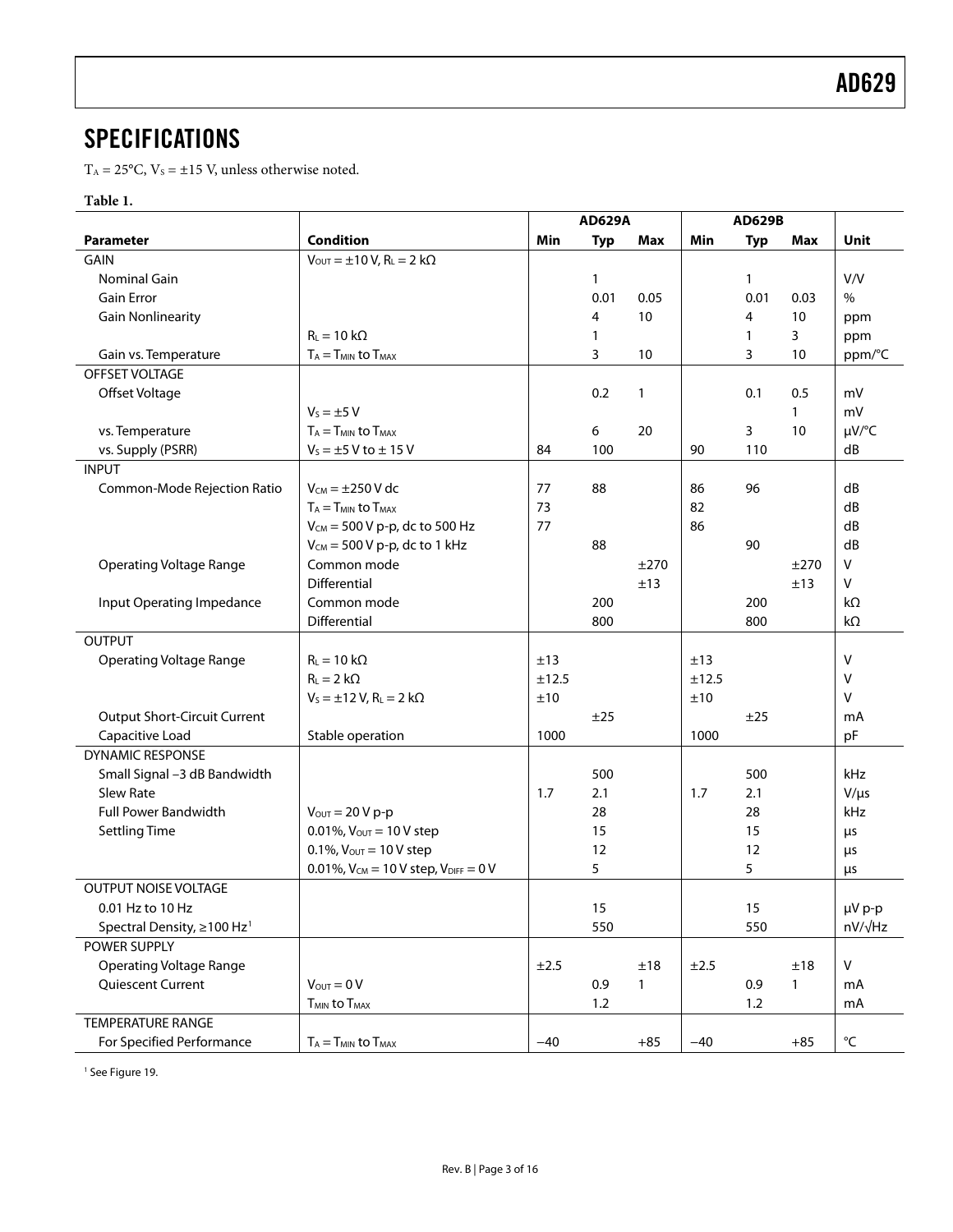### <span id="page-3-0"></span>ABSOLUTE MAXIMUM RATINGS

**Table 2.** 

| Parameter                               | Rating                              |  |  |
|-----------------------------------------|-------------------------------------|--|--|
| Supply Voltage, V <sub>s</sub>          | ±18V                                |  |  |
| Internal Power Dissipation <sup>1</sup> |                                     |  |  |
| 8-Lead PDIP (N)                         | See Figure 4                        |  |  |
| 8-Lead SOIC (R)                         | See Figure 4                        |  |  |
| Input Voltage Range, Continuous         | $+300V$                             |  |  |
| Common-Mode and Differential, 10 sec    | $+500V$                             |  |  |
| <b>Output Short-Circuit Duration</b>    | Indefinite                          |  |  |
| Pin 1 and Pin 5                         | $-Vs - 0.3 V$ to $+Vs + 0.3 V$      |  |  |
| <b>Maximum Junction Temperature</b>     | $150^{\circ}$ C                     |  |  |
| Operating Temperature Range             | $-55^{\circ}$ C to $+125^{\circ}$ C |  |  |
| Storage Temperature Range               | $-65^{\circ}$ C to $+150^{\circ}$ C |  |  |
| Lead Temperature (Soldering 60 sec)     | 300 $\degree$ C                     |  |  |

<span id="page-3-1"></span>1 Specification is for device in free air: 8-Lead PDIP,  $θ_{JA} = 100°C/W;$ 

<span id="page-3-2"></span>8-Lead SOIC,  $θ<sub>JA</sub> = 155°C/W$ .

Stresses above those listed under Absolute Maximum Ratings may cause permanent damage to the device. This is a stress rating only; functional operation of the device at these or any other conditions above those indicated in the operational section of this specification is not implied. Exposure to absolute maximum rating conditions for extended periods may affect device reliability.



Figure 4. Maximum Power Dissipation vs. Temperature for SOIC and PDIP

#### **ESD CAUTION**



ESD (electrostatic discharge) sensitive device. Charged devices and circuit boards can discharge without detection. Although this product features patented or proprietary protection circuitry, damage may occur on devices subjected to high energy ESD. Therefore, proper ESD precautions should be taken to avoid performance degradation or loss of functionality.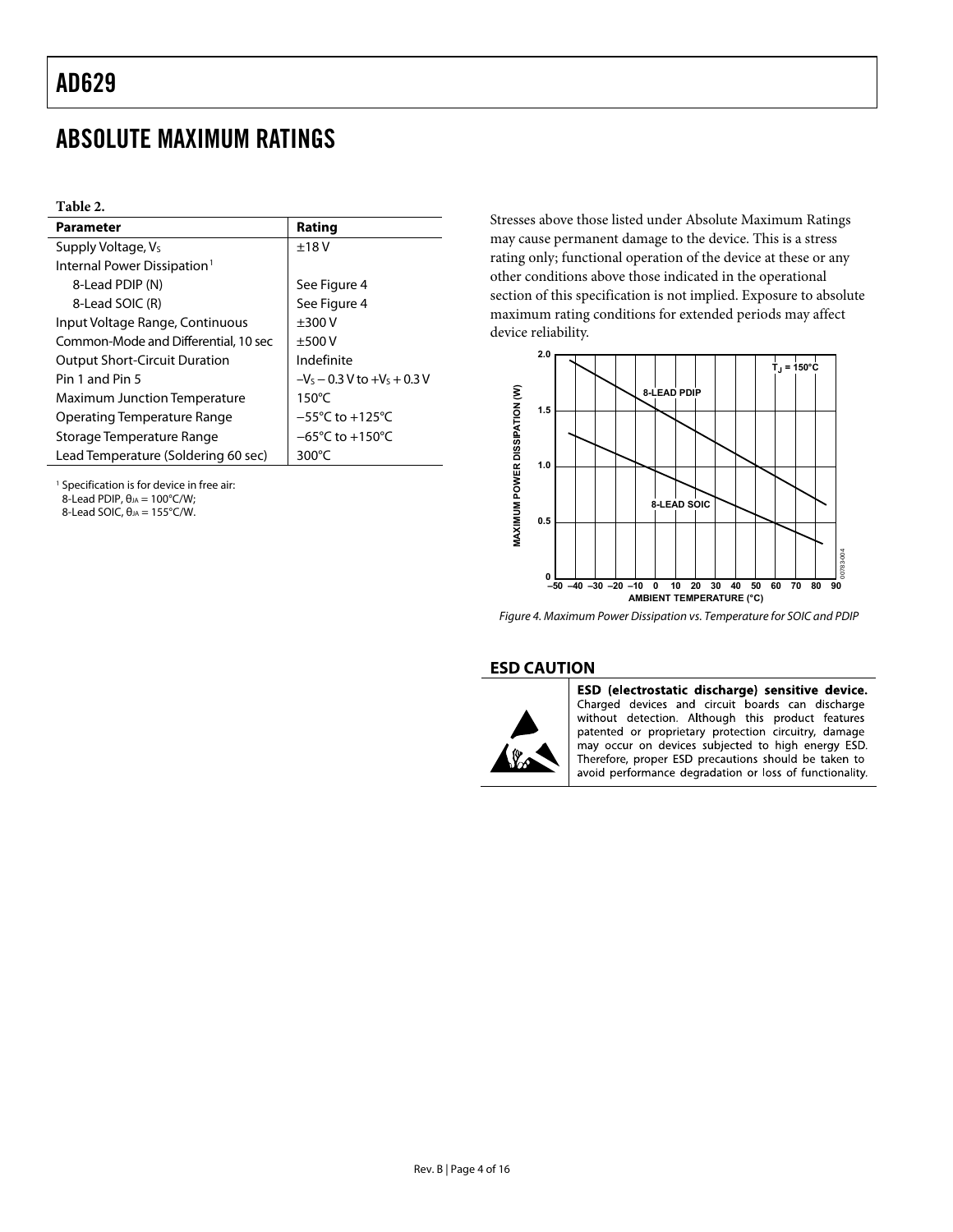### <span id="page-4-0"></span>TYPICAL PERFORMANCE CHARACTERISTICS

 $T_A = 25^{\circ}$ C,  $V_s = \pm 15$  V, unless otherwise noted.



Figure 5. Common-Mode Rejection Ratio vs. Frequency



Figure 6. Typical Gain Error Normalized @  $V_{OUT} = 0$  V and Output Voltage Operating Range vs. Supply Voltage,  $R<sub>L</sub> = 10$  kΩ (Curves Offset for Clarity)



Figure 7. Typical Gain Error Normalized @  $V_{OUT} = 0$  V and Output Voltage Operating Range vs. Supply Voltage,  $R_L = 1 k\Omega$  (Curves Offset for Clarity)



Figure 8. Common-Mode Operating Range vs. Power Supply Voltage





Figure 9. Typical Gain Error Normalized @  $V_{OUT} = 0$  V and Output Voltage Operating Range vs. Supply Voltage,  $R_L = 2 k\Omega$  (Curves Offset for Clarity)

Figure 10. Typical Gain Error Normalized @  $V_{OUT} = 0$  V and Output Voltage Operating Range vs. Supply Voltage (Curves Offset for Clarity)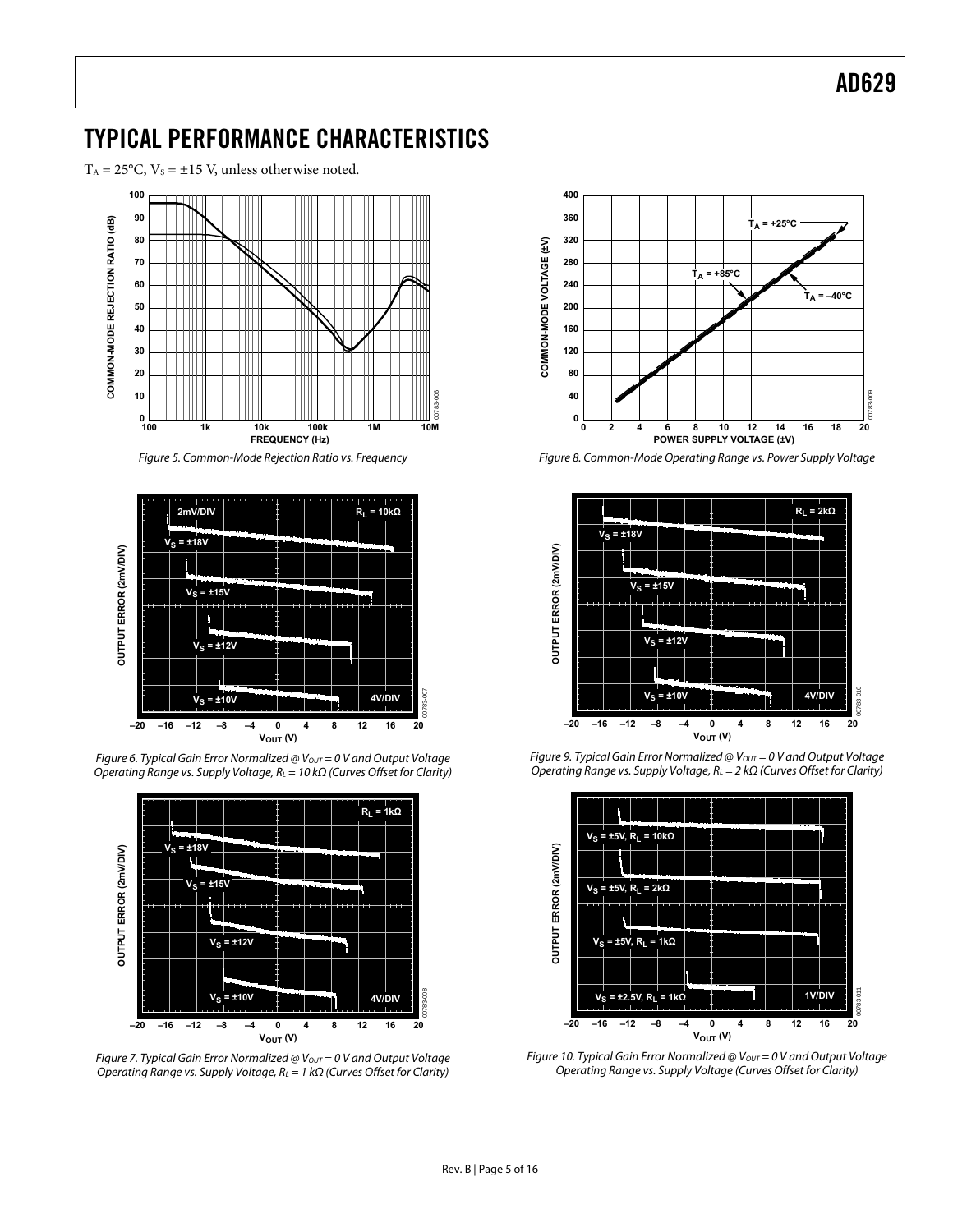

Figure 11. Gain Nonlinearity;  $V_S = \pm 15$  V,  $R_L = 10$  k $\Omega$ 



Figure 12. Gain Nonlinearity;  $V_S = \pm 12$  V,  $R_L = 10$  k $\Omega$ 

<span id="page-5-0"></span>





Figure 14. Gain Nonlinearity;  $V_S = \pm 15$  V,  $R_L = 2k\Omega$ 



Figure 15. Output Voltage Operating Range vs. Output Current;  $V_s = \pm 15$  V



Figure 16. Output Voltage Operating Range vs. Output Current;  $V_s = \pm 12$  V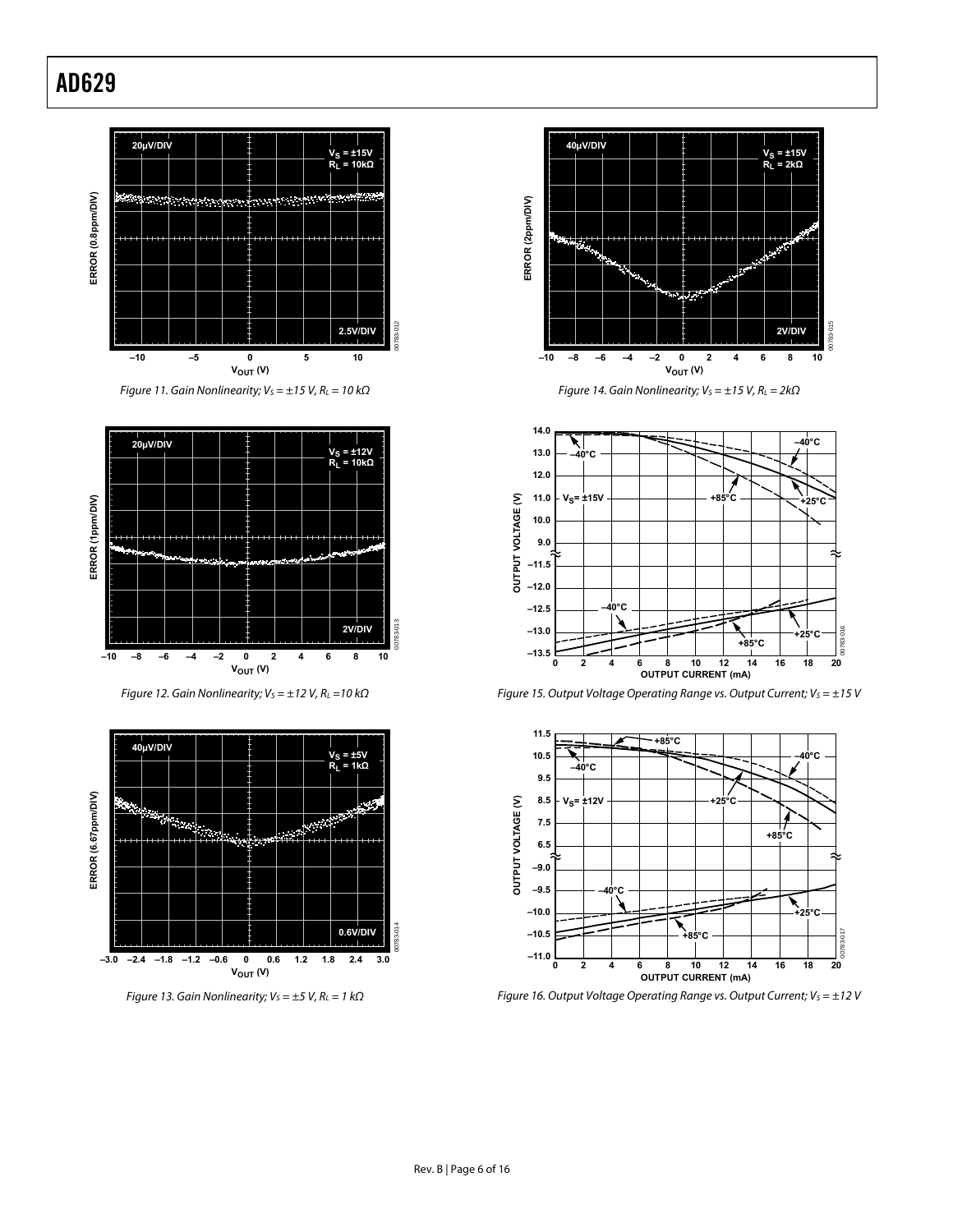<span id="page-6-0"></span>

Figure 17. Output Voltage Operating Range vs. Output Current;  $V_s = \pm 5$  V







Figure 19. Voltage Noise Spectral Density vs. Frequency



Figure 20. Small Signal Pulse Response



Figure 21. Small Signal Pulse Response



Figure 22. Large Signal Pulse Response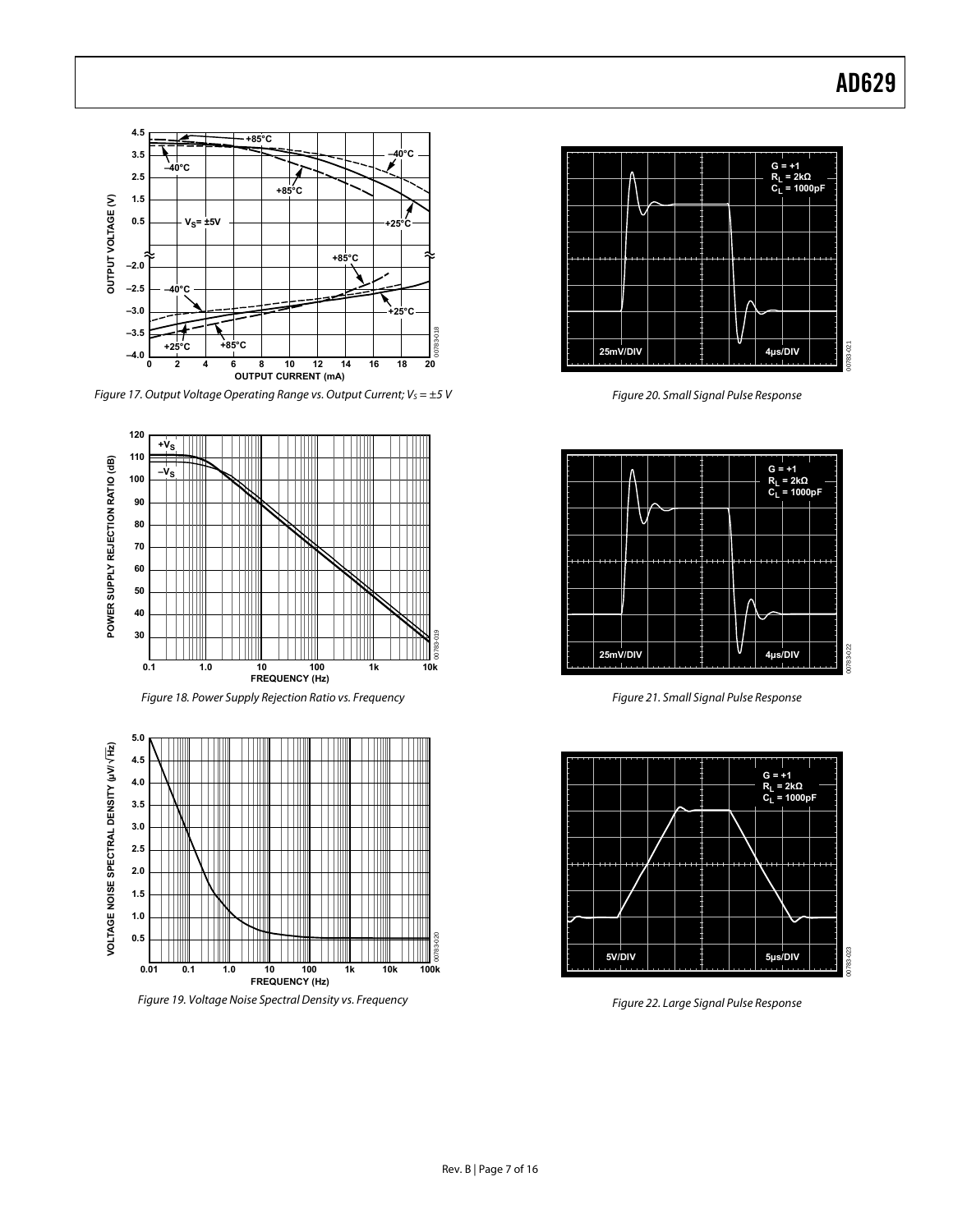

Figure 23. Settling Time to 0.01%, for 0 V to 10 V Output Step;  $G = -1$ ,  $R_L = 2$  k $\Omega$ 



Figure 24. Typical Distribution of Common-Mode Rejection; Package Option N-8



Figure 25. Typical Distribution of −1 Gain Error; Package Option N-8



Figure 26. Settling Time to 0.01% for 0 V to −10 V Output Step; G = −1, R<sub>L</sub> = 2kΩ



Figure 27. Typical Distribution of Offset Voltage; Package Option N-8



Figure 28. Typical Distribution of +1 Gain Error; Package Option N-8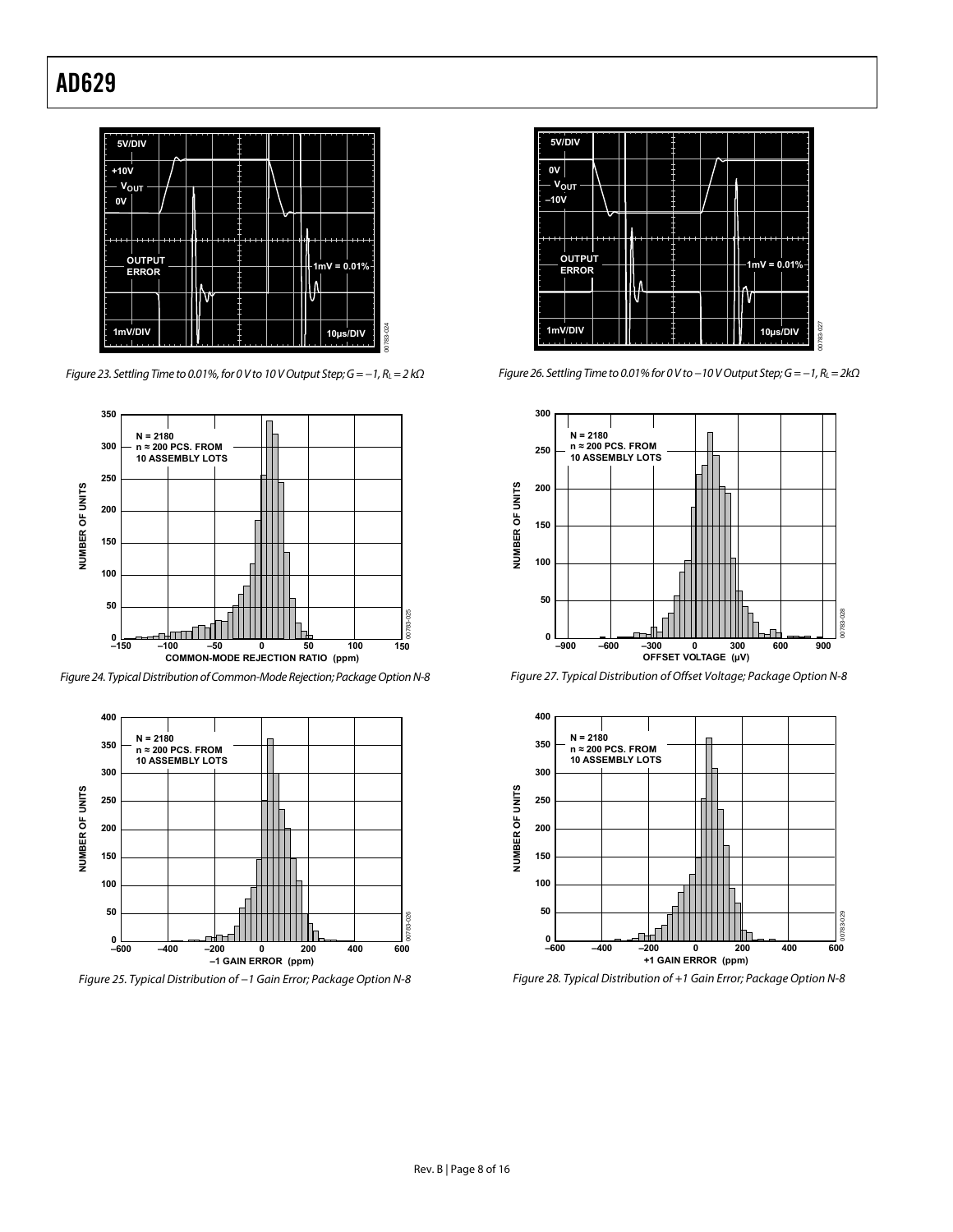### <span id="page-8-0"></span>THEORY OF OPERATION

The AD629 is a unity gain, differential-to-single-ended amplifier (diff amp) that can reject extremely high commonmode signals (in excess of 270 V with 15 V supplies). It consists of an operational amplifier (op amp) and a resistor network.

To achieve high common-mode voltage range, an internal resistor divider (Pin 3 or Pin 5) attenuates the noninverting signal by a factor of 20. Other internal resistors (Pin 1, Pin 2, and the feedback resistor) restore the gain to provide a differential gain of unity. The complete transfer function equals

$$
V_{OUT} = \mathrm{V}~(+I N)-\mathrm{V}~(-I N)
$$

Laser wafer trimming provides resistor matching so that common-mode signals are rejected while differential input signals are amplified.

To reduce output drift, the op amp uses super beta transistors in its input stage. The input offset current and its associated temperature coefficient contribute no appreciable output voltage offset or drift, which has the added benefit of reducing voltage noise because the corner where 1/f noise becomes dominant is below 5 Hz. To reduce the dependence of gain accuracy on the op amp, the open-loop voltage gain of the op amp exceeds 20 million, and the PSRR exceeds 140 dB.



Rev. B | Page 9 of 16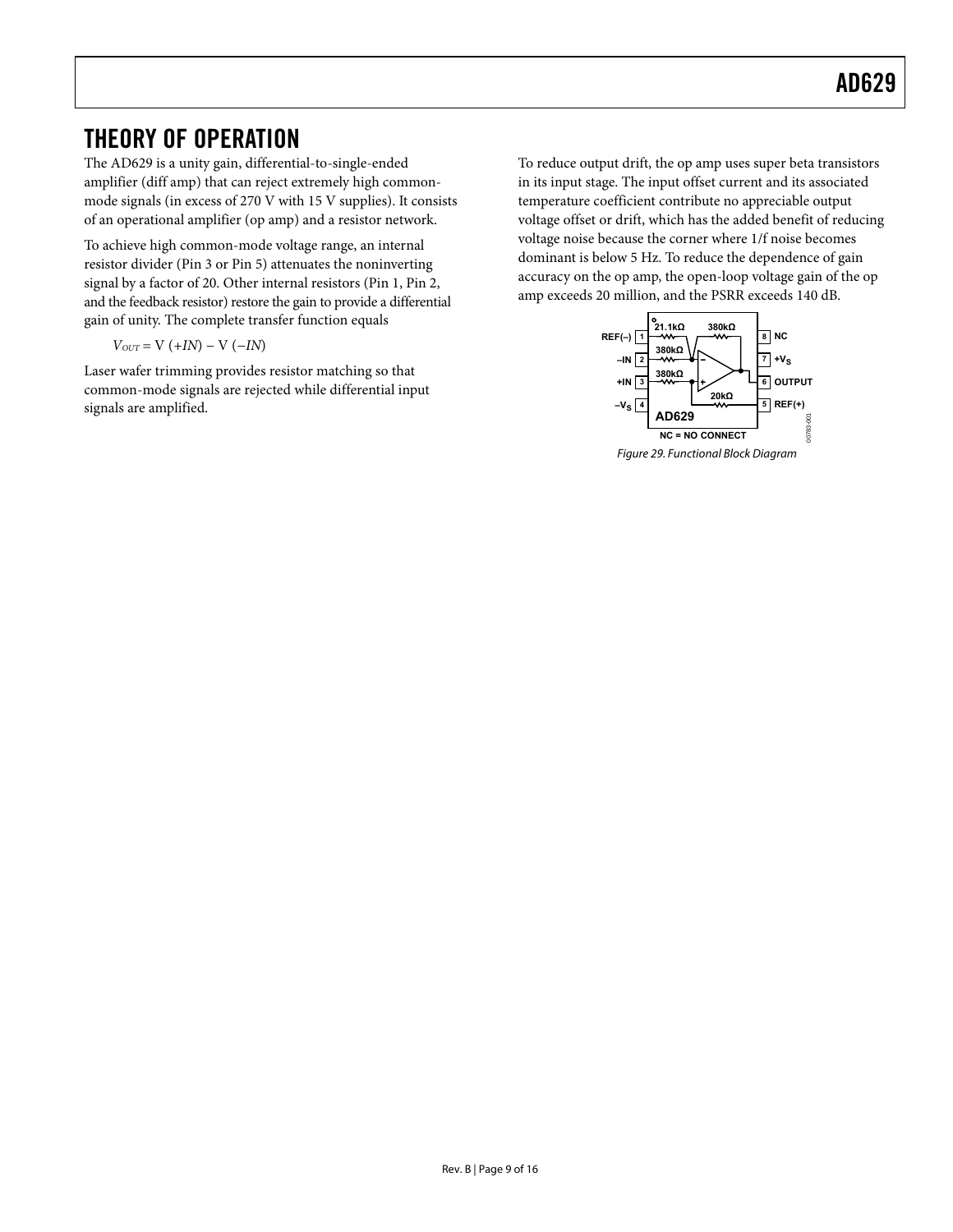### <span id="page-9-0"></span>APPLICATIONS **BASIC CONNECTIONS**

[Figure 30](#page-9-1) shows the basic connections for operating the AD629 with a dual supply. A supply voltage of between  $\pm 3$  V and  $\pm 18$  V is applied between Pin 7 and Pin 4. Both supplies should be decoupled close to the pins using 0.1 μF capacitors. Electrolytic capacitors of 10 μF, also located close to the supply pins, may be required if low frequency noise is present on the power supply. While multiple amplifiers can be decoupled by a single set of 10 μF capacitors, each in amp should have its own set of 0.1 μF capacitors so that the decoupling point can be located right at the IC's power pins.

<span id="page-9-2"></span>

<span id="page-9-1"></span>The differential input signal, which typically results from a load current flowing through a small shunt resistor, is applied to Pin 2 and Pin 3 with the polarity shown to obtain a positive gain. The common-mode range on the differential input signal can range from −270 V to +270 V, and the maximum differential range is ±13 V. When configured as shown in [Figure 30](#page-9-1), the device operates as a simple gain-of-1, differential-to-singleended amplifier; the output voltage being the shunt resistance times the shunt current. The output is measured with respect to Pin 1 and Pin 5.

Pin 1 and Pin 5 ( $REF(-)$  and  $REF(+)$ ) should be grounded for a gain of unity and should be connected to the same low impedance ground plane. Failure to do this results in degraded commonmode rejection. Pin 8 is a no connect pin and should be left open.

#### **SINGLE-SUPPLY OPERATION**

[Figure 31](#page-9-2) shows the connections for operating the AD629 with a single supply. Because the output can swing to within only about 2 V of either rail, it is necessary to apply an offset to the output. This can be conveniently done by connecting REF(+) and REF(–) to a low impedance reference voltage (some ADCs provide this voltage as an output), which is capable of sinking current. Therefore, for a single supply of 10 V, VREF may be set to 5 V for a bipolar input signal. This allows the output to swing ±3 V around the central 5 V reference voltage. Alternatively, for unipolar input signals,  $V_{REF}$  can be set to about 2 V, allowing the output to swing from 2 V (for a 0 V input) to within 2 V of the positive rail.



Figure 31. Operation with a Single Supply

Applying a reference voltage to  $REF(+)$  and  $REF(-)$  and operating on a single supply reduces the input common-mode range of the AD629. The new input common-mode range depends upon the voltage at the inverting and noninverting inputs of the internal operational amplifier, labeled  $V_x$  and  $V_y$ in [Figure 31](#page-9-2). These nodes can swing to within 1 V of either rail. Therefore, for a (single) supply voltage of 10 V,  $V_x$  and  $V_y$  can range between 1 V and 9 V. If  $V_{REF}$  is set to 5 V, the permissible common-mode range is +85 V to –75 V. The common-mode voltage ranges can be calculated by

 $V_{CM}(\pm) = 20 V_X/V_Y(\pm) - 19 V_{REF}$ 

#### **SYSTEM-LEVEL DECOUPLING AND GROUNDING**

The use of ground planes is recommended to minimize the impedance of ground returns (and therefore the size of dc errors). [Figure 32](#page-10-1) shows how to work with grounding in a mixed-signal environment, that is, with digital and analog signals present. To isolate low level analog signals from a noisy digital environment, many data acquisition components have separate analog and digital ground returns. All ground pins from mixed-signal components, such as ADCs, should return through a low impedance analog ground plane. Digital ground lines of mixed-signal converters should also be connected to the analog ground plane. Typically, analog and digital grounds should be separated; however, it is also a requirement to minimize the voltage difference between digital and analog grounds on a converter, to keep them as small as possible (typically <0.3 V). The increased noise, caused by the converter's digital return currents flowing through the analog ground plane, is typically negligible. Maximum isolation between analog and digital is achieved by connecting the ground planes back at the supplies. Note that [Figure 32](#page-10-1) suggests a "star" ground system for the analog circuitry, with all ground lines being connected, in this case, to the ADC's analog ground. However, when ground planes are used, it is sufficient to connect ground pins to the nearest point on the low impedance ground plane.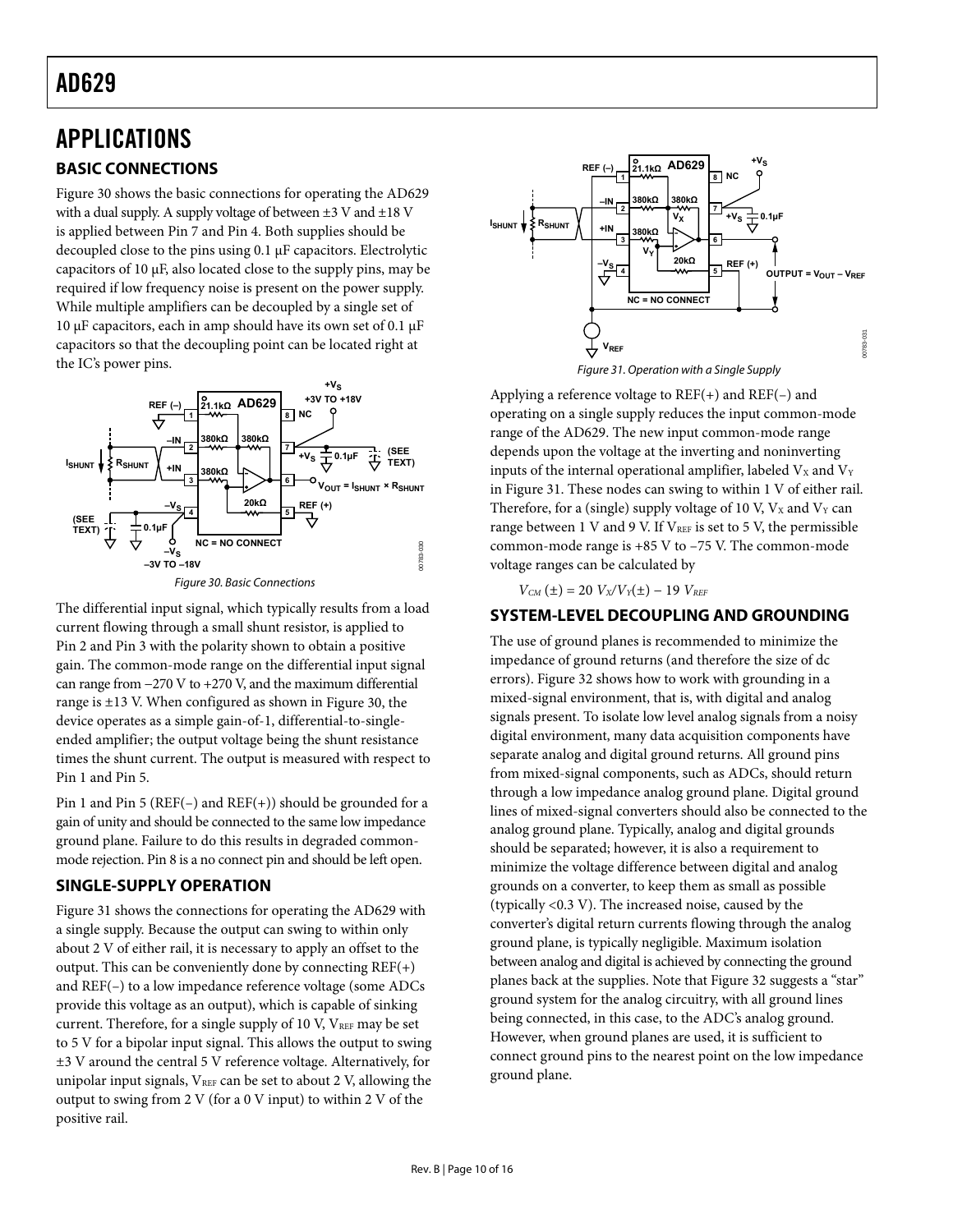<span id="page-10-0"></span>

<span id="page-10-3"></span>Figure 32. Optimal Grounding Practice for a Bipolar Supply Environment with Separate Analog and Digital Supplies

<span id="page-10-1"></span>

Figure 33. Optimal Ground Practice in a Single-Supply Environment

<span id="page-10-4"></span><span id="page-10-2"></span>If there is only a single power supply available, it must be shared by both digital and analog circuitry. [Figure 33](#page-10-2) shows how to minimize interference between the digital and analog circuitry. In this example, the ADC's reference is used to drive Pin  $REF(+)$ and Pin REF(–). This means that the reference must be capable of sourcing and sinking a current equal to  $V_{CM}/200 \text{ k}\Omega$ . As in the previous case, separate analog and digital ground planes should be used (reasonably thick traces can be used as an alternative to a digital ground plane). These ground planes should connect at the power supply's ground pin. Separate traces (or power planes) should run from the power supply to the supply pins of the digital and analog circuits. Ideally, each device should have its own power supply trace, but these can be shared by a number of devices, as long as a single trace is not used to route current to both digital and analog circuitry.

#### **USING A LARGE SENSE RESISTOR**

Insertion of a large value shunt resistance across the input pins, Pin 2 and Pin 3, will imbalance the input resistor network, introducing a common-mode error. The magnitude of the error will depend on the common-mode voltage and the magnitude of RSHUNT.

<span id="page-10-5"></span>**Table 4. Recommended Values for 2-Pole Butterworth Filter** 

00783-033 **REF (–)**  $+V<sub>S</sub>$ **+VS VOUT NC 8 –IN +IN RSHUNT Rcom ISHUNT 0.1µF 21.1kΩ 380kΩ 380kΩ 380kΩ AD629 1 2 3 7 6**

common-mode voltage of 200 V dc with shunt resistors from 20  $\Omega$  to 2000  $\Omega$ . Assuming that the shunt resistor is selected to use the full ±10 V output swing of the AD629, the error voltage becomes quite significant as RSHUNT increases.

**Table 3. Error Resulting from Large Values of RSHUNT (Uncompensated Circuit)** 

[Table 3](#page-10-3) shows some sample error voltages generated by a

| $R_S(\Omega)$ | Error $V_{\text{OUT}}(V)$ | <b>Error Indicated (mA)</b> |
|---------------|---------------------------|-----------------------------|
| 20            | 0.01                      | 0.5                         |
| 1000          | 0.498                     | 0.498                       |
| 2000          |                           | 0.5                         |

To measure low current or current near zero in a high commonmode environment, an external resistor equal to the shunt resistor value can be added to the low impedance side of the shunt resistor, as shown in [Figure 34](#page-10-4).



Figure 34. Compensating for Large Sense Resistors

#### **OUTPUT FILTERING**

A simple 2-pole, low-pass Butterworth filter can be implemented using the OP177 after the AD629 to limit noise at the output, as shown in [Figure 35](#page-10-5). [Table 4](#page-10-6) gives recommended component values for various corner frequencies, along with the peak-topeak output noise for each case.



Figure 35. Filtering of Output Noise Using a 2-Pole Butterworth Filter

<span id="page-10-6"></span>

| <b>Corner Frequency</b> | R <sub>1</sub>                 | <b>R2</b>                      | C1                    | C <sub>2</sub>        | <b>Output Noise (p-p)</b> |
|-------------------------|--------------------------------|--------------------------------|-----------------------|-----------------------|---------------------------|
| No Filter               |                                |                                |                       |                       | $3.2 \text{ mV}$          |
| 50 kHz                  | 2.94 kΩ $\pm$ 1%               | 1.58 k $\Omega$ ± 1%           | 2.2 nF $\pm$ 10%      | 1 nF $\pm$ 10%        | l mV                      |
| 5 kHz                   | 2.94 k $\Omega$ ± 1%           | 1.58 k $\Omega$ ± 1%           | 22 nF $\pm$ 10%       | 10 nF $\pm$ 10%       | $0.32 \text{ mV}$         |
| 500 Hz                  | 2.94 k $\Omega$ ± 1%           | 1.58 k $\Omega$ ± 1%           | 220 nF $\pm$ 10%      | 0.1 $\mu$ F $\pm$ 10% | 100 uV                    |
| 50 Hz                   | $2.7 \text{ k}\Omega \pm 10\%$ | $1.5 \text{ k}\Omega \pm 10\%$ | 2.2 $\mu$ F $\pm$ 20% | $\mu$ F $\pm$ 20%     | $32 \mu V$                |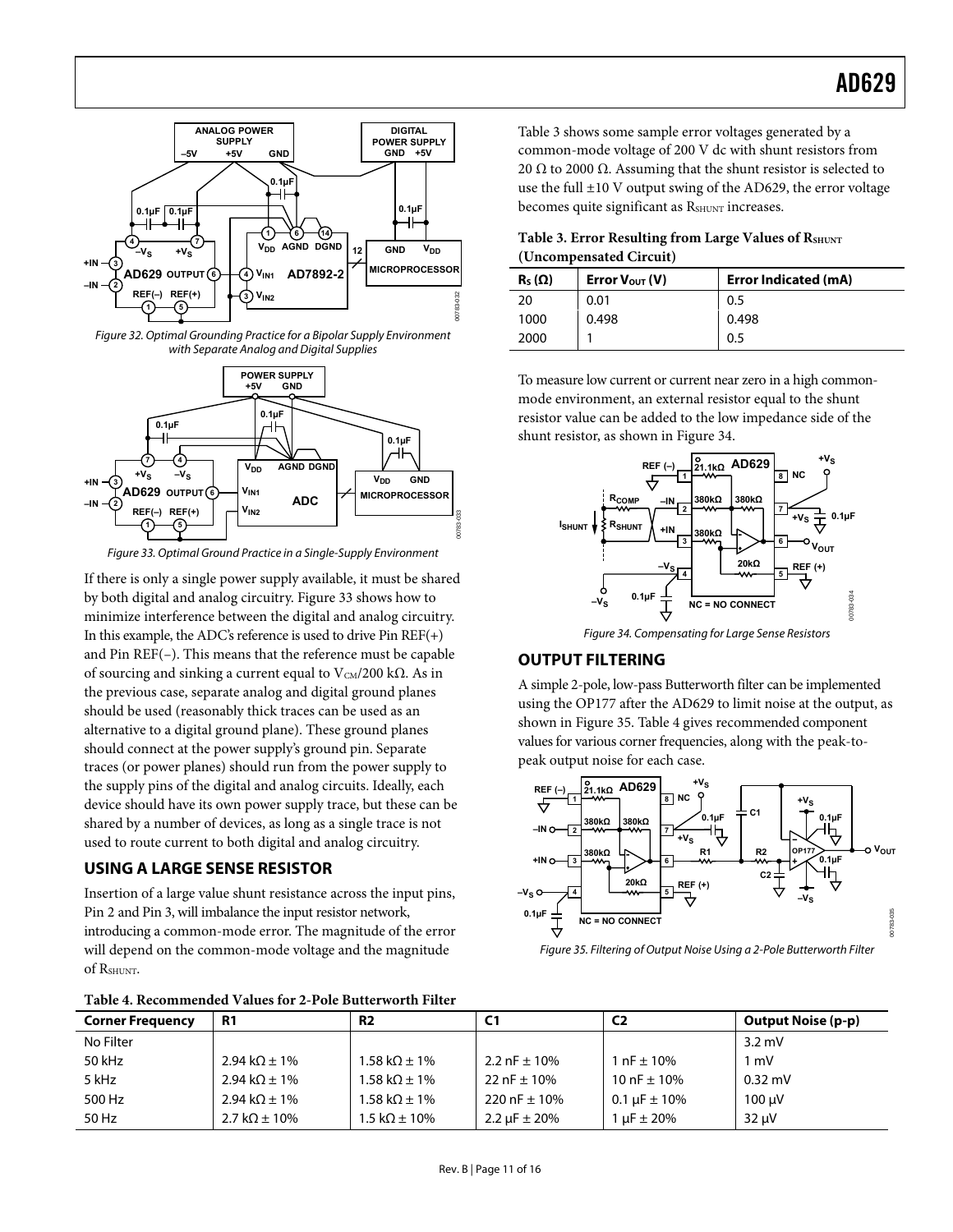### <span id="page-11-0"></span>**OUTPUT CURRENT AND BUFFERING**

The AD629 is designed to drive loads of 2 k $\Omega$  to within 2 V of the rails but can deliver higher output currents at lower output voltages (see [Figure 15](#page-5-0)). If higher output current is required, the output of the AD629 should be buffered with a precision op amp, such as the OP113, as shown in [Figure 36](#page-11-1). This op amp can swing to within 1 V of either rail while driving a load as small as 600 Ω.



### <span id="page-11-1"></span>**A GAIN OF 19 DIFFERENTIAL AMPLIFIER**

<span id="page-11-3"></span>While low level signals can be connected directly to the –IN and +IN inputs of the AD629, differential input signals can also be connected, as shown in [Figure 37,](#page-11-2) to give a precise gain of 19. However, large common-mode voltages are no longer permissible. Cold junction compensation can be implemented using a temperature sensor, such as the [AD590.](http://www.analog.com/AD590)



Figure 37. A Gain of 19 Thermocouple Amplifier

### **ERROR BUDGET ANALYSIS EXAMPLE 1**

In the dc application that follows, the 10 A output current from a device with a high common-mode voltage (such as a power supply or current-mode amplifier) is sensed across a 1  $\Omega$  shunt resistor (see [Figure 38\)](#page-11-3). The common-mode voltage is 200 V, and the resistor terminals are connected through a long pair of lead wires located in a high noise environment, for example, 50 Hz/60 Hz, 440 V ac power lines. The calculations in [Table 5](#page-11-4) assume an induced noise level of 1 V at 60 Hz on the leads, in addition to a full-scale dc differential voltage of 10 V. The error budget table quantifies the contribution of each error source. Note that the dominant error source in this example is due to the dc common-mode voltage.



Figure 38. Error Budget Analysis Example 1:  $V_{IN}$  = 10 V Full-Scale,  $V_{CM}$  = 200 V DC,  $R_{SHUNT}$  = 1 Ω, 1 V p-p, 60 Hz Power-Line Interference

<span id="page-11-2"></span>Table 5. AD629 vs. INA117 Error Budget Analysis Example 1 (V<sub>CM</sub> = 200 V dc)

<span id="page-11-4"></span>

|                                          |                                                                        |                                                                        |       | Error, ppm of FS |
|------------------------------------------|------------------------------------------------------------------------|------------------------------------------------------------------------|-------|------------------|
| <b>Error Source</b>                      | AD629                                                                  | <b>INA117</b>                                                          | AD629 | <b>INA117</b>    |
| ACCURACY, $T_A = 25^{\circ}C$            |                                                                        |                                                                        |       |                  |
| Initial Gain Error                       | $(0.0005 \times 10)/10$ V $\times$ 10 <sup>6</sup>                     | $(0.0005 \times 10)/10$ V $\times$ 10 <sup>6</sup>                     | 500   | 500              |
| Offset Voltage                           | $(0.001 V/10 V) \times 10^6$                                           | $(0.002 V/10 V) \times 10^6$                                           | 100   | 200              |
| DC CMR (Over Temperature)                | $(224 \times 10^{-6} \times 200 \text{ V})/10 \text{ V} \times 10^{6}$ | $(500 \times 10^{-6} \times 200 \text{ V})/10 \text{ V} \times 10^{6}$ | 4480  | 10,000           |
|                                          |                                                                        | <b>Total Accuracy Error</b>                                            | 5080  | 10,700           |
| TEMPERATURE DRIFT (85°C)                 |                                                                        |                                                                        |       |                  |
| Gain                                     | 10 ppm/ $\degree$ C $\times$ 60 $\degree$ C                            | 10 ppm/ $\degree$ C $\times$ 60 $\degree$ C                            | 600   | 600              |
| Offset Voltage                           | $(20 \mu V)^{\circ}C \times 60^{\circ}C) \times 10^{\circ}/10 V$       | $(40 \mu V)^{\circ}C \times 60^{\circ}C \times 10^{\circ}/10 V$        | 120   | 240              |
|                                          |                                                                        | <b>Total Drift Error</b>                                               | 720   | 840              |
| <b>RESOLUTION</b>                        |                                                                        |                                                                        |       |                  |
| Noise, Typical, 0.01 Hz to 10 Hz, µV p-p | $15 \mu V / 10 V \times 10^6$                                          | $25 \mu V / 10 V \times 10^6$                                          | 2     | 3                |
| CMR, 60 Hz                               | $(141 \times 10^{-6} \times 1 \text{ V})/10 \text{ V} \times 10^{6}$   | $(500 \times 10^{-6} \times 1 \text{ V})/10 \text{ V} \times 10^{6}$   | 14    | 50               |
| Nonlinearity                             | $(10^{-5} \times 10 \text{ V})/10 \text{ V} \times 10^{6}$             | $(10^{-5} \times 10 \text{ V})/10 \text{ V} \times 10^{6}$             | 10    | 10               |
|                                          |                                                                        | <b>Total Resolution Error</b>                                          | 26    | 63               |
|                                          |                                                                        | <b>Total Error</b>                                                     | 5826  | 11,603           |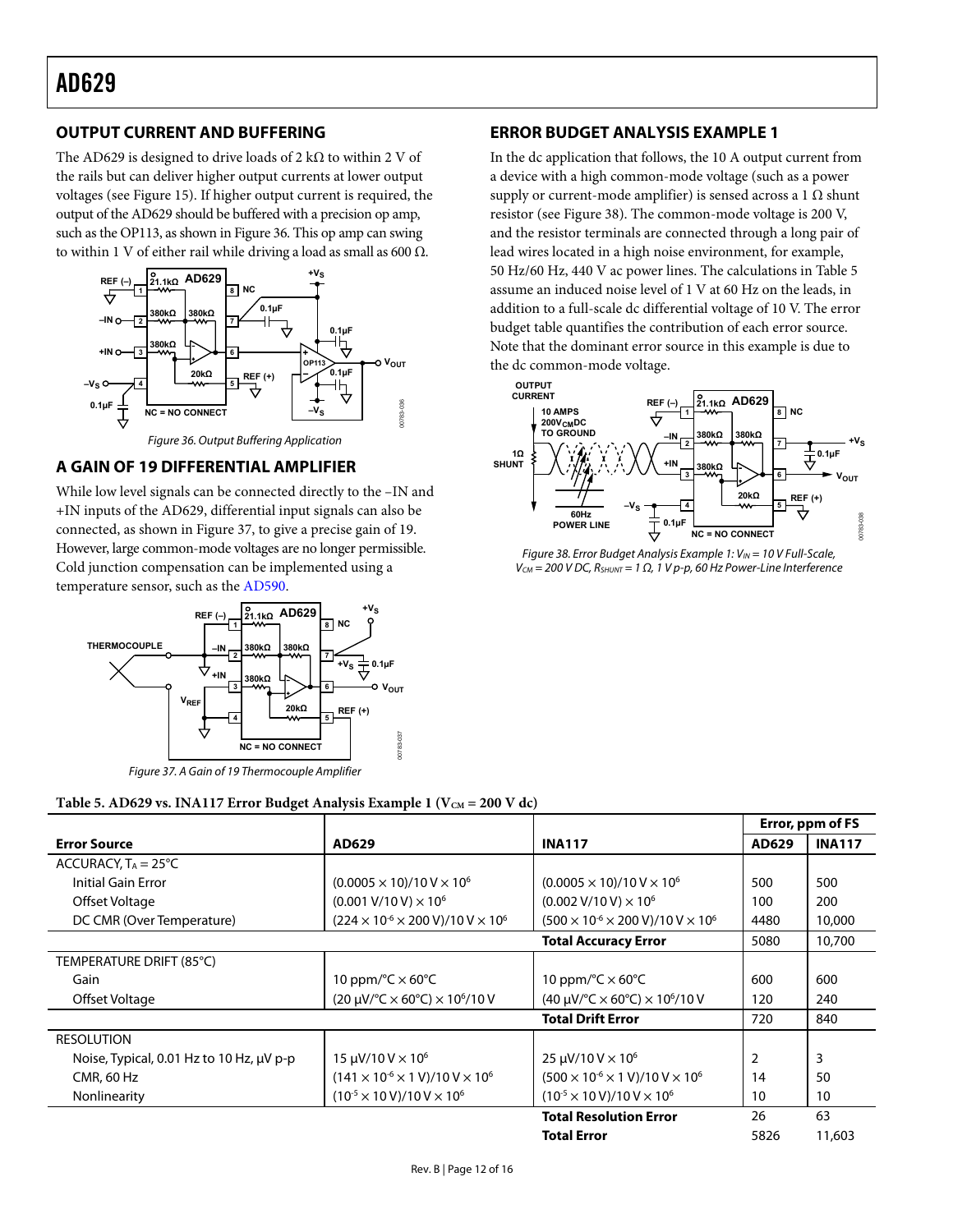#### <span id="page-12-0"></span>**ERROR BUDGET ANALYSIS EXAMPLE 2**

This application is similar to the previous example except that the sensed load current is from an amplifier with an ac common-mode component of  $\pm 100$  V (frequency = 500 Hz) present on the shunt (see [Figure 39](#page-12-1)). All other conditions are the same as before. Note that the same kind of power-line interference can happen as detailed in Example 1. However, the ac common-mode component of 200 V p-p coming from the shunt is much larger than the interference of 1 V p-p; therefore, this interference component can be neglected.



Figure 39. Error Budget Analysis Example 2:  $V_{IN}$  = 10 V Full-Scale,  $V_{CM} = \pm 100$  V at 500 Hz,  $R_{SHUNT} = 1 \Omega$ 

#### <span id="page-12-1"></span>Table 6. AD629 vs. INA117 AC Error Budget Example 2 ( $V_{CM} = \pm 100$  V  $\omega$  500 Hz)

|                                          |                                                                        |                                                                        | Error, ppm of FS |               |
|------------------------------------------|------------------------------------------------------------------------|------------------------------------------------------------------------|------------------|---------------|
| <b>Error Source</b>                      | AD629                                                                  | <b>INA117</b>                                                          | AD629            | <b>INA117</b> |
| ACCURACY, $T_A = 25^{\circ}C$            |                                                                        |                                                                        |                  |               |
| Initial Gain Error                       | $(0.0005 \times 10)/10$ V $\times$ 10 <sup>6</sup>                     | $(0.0005 \times 10)/10$ V $\times$ 10 <sup>6</sup>                     | 500              | 500           |
| Offset Voltage                           | $(0.001 V/10 V) \times 10^6$                                           | $(0.002 V/10 V) \times 10^6$                                           | 100              | 200           |
|                                          |                                                                        | <b>Total Accuracy Error</b>                                            | 600              | 700           |
| TEMPERATURE DRIFT (85°C)                 |                                                                        |                                                                        |                  |               |
| Gain                                     | 10 ppm/ $\degree$ C $\times$ 60 $\degree$ C                            | 10 ppm/ $\degree$ C $\times$ 60 $\degree$ C                            | 600              | 600           |
| Offset Voltage                           | $(20 \mu V)^{\circ}C \times 60^{\circ}C \times 10^{\circ}/10 V$        | $(40 \mu V)^{\circ}C \times 60^{\circ}C \times 10^{\circ}/10 V$        | 120              | 240           |
|                                          |                                                                        | <b>Total Drift Error</b>                                               | 720              | 840           |
| <b>RESOLUTION</b>                        |                                                                        |                                                                        |                  |               |
| Noise, Typical, 0.01 Hz to 10 Hz, µV p-p | $15 \mu V / 10 V \times 10^6$                                          | $25 \mu V / 10 V \times 10^6$                                          |                  | 3             |
| <b>CMR, 60 Hz</b>                        | $(141 \times 10^{-6} \times 1 \text{ V})/10 \text{ V} \times 10^{6}$   | $(500 \times 10^{-6} \times 1 \text{ V})/10 \text{ V} \times 10^{6}$   | 14               | 50            |
| Nonlinearity                             | $(10^{-5} \times 10 \text{ V})/10 \text{ V} \times 10^{6}$             | $(10^{-5} \times 10 \text{ V})/10 \text{ V} \times 10^{6}$             | 10               | 10            |
| AC CMR @ 500 Hz                          | $(141 \times 10^{-6} \times 200 \text{ V})/10 \text{ V} \times 10^{6}$ | $(500 \times 10^{-6} \times 200 \text{ V})/10 \text{ V} \times 10^{6}$ | 2820             | 10,000        |
|                                          |                                                                        | <b>Total Resolution Error</b>                                          | 2846             | 10,063        |
|                                          |                                                                        | <b>Total Error</b>                                                     | 4166             | 11,603        |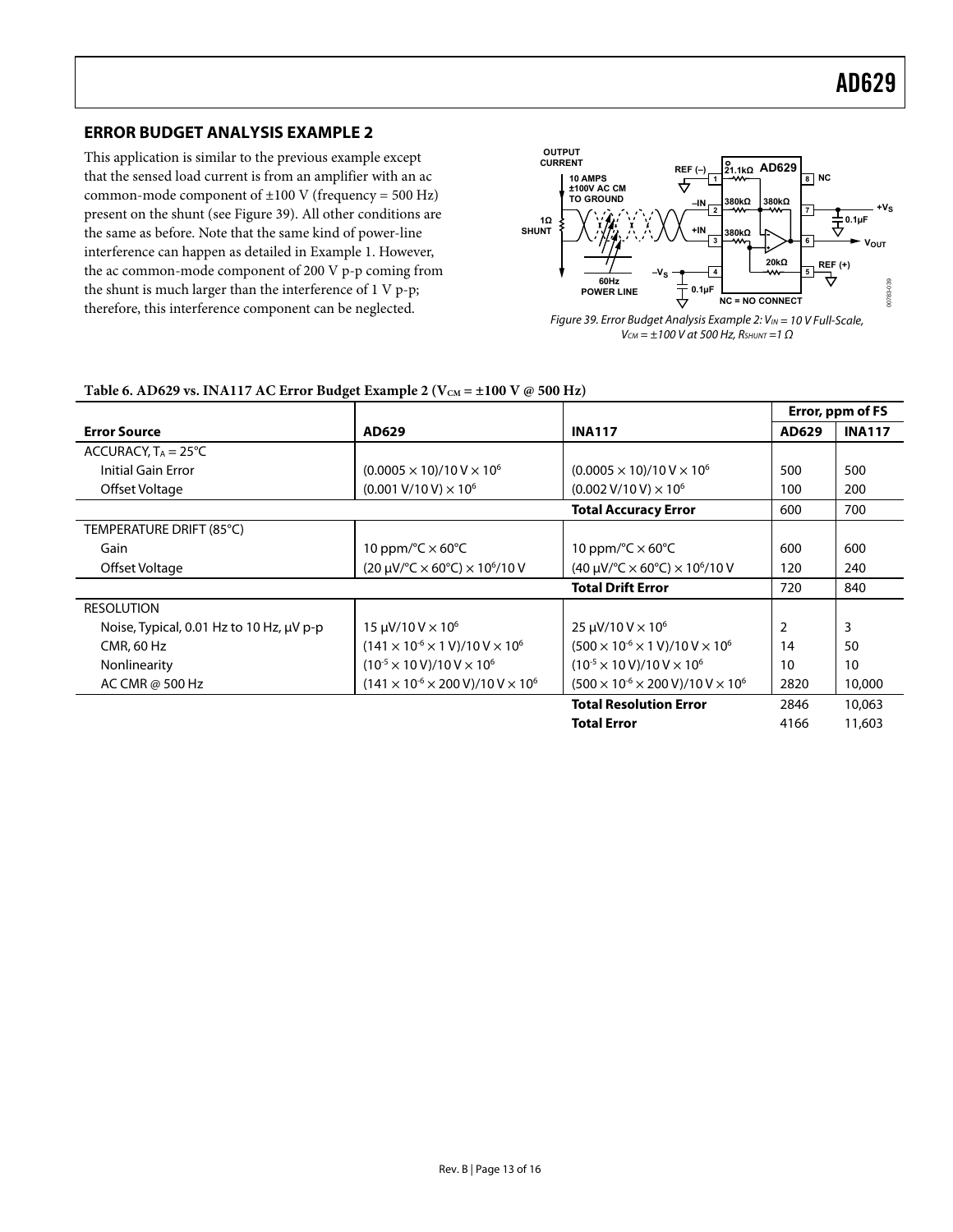### <span id="page-13-0"></span>OUTLINE DIMENSIONS



**070606-A**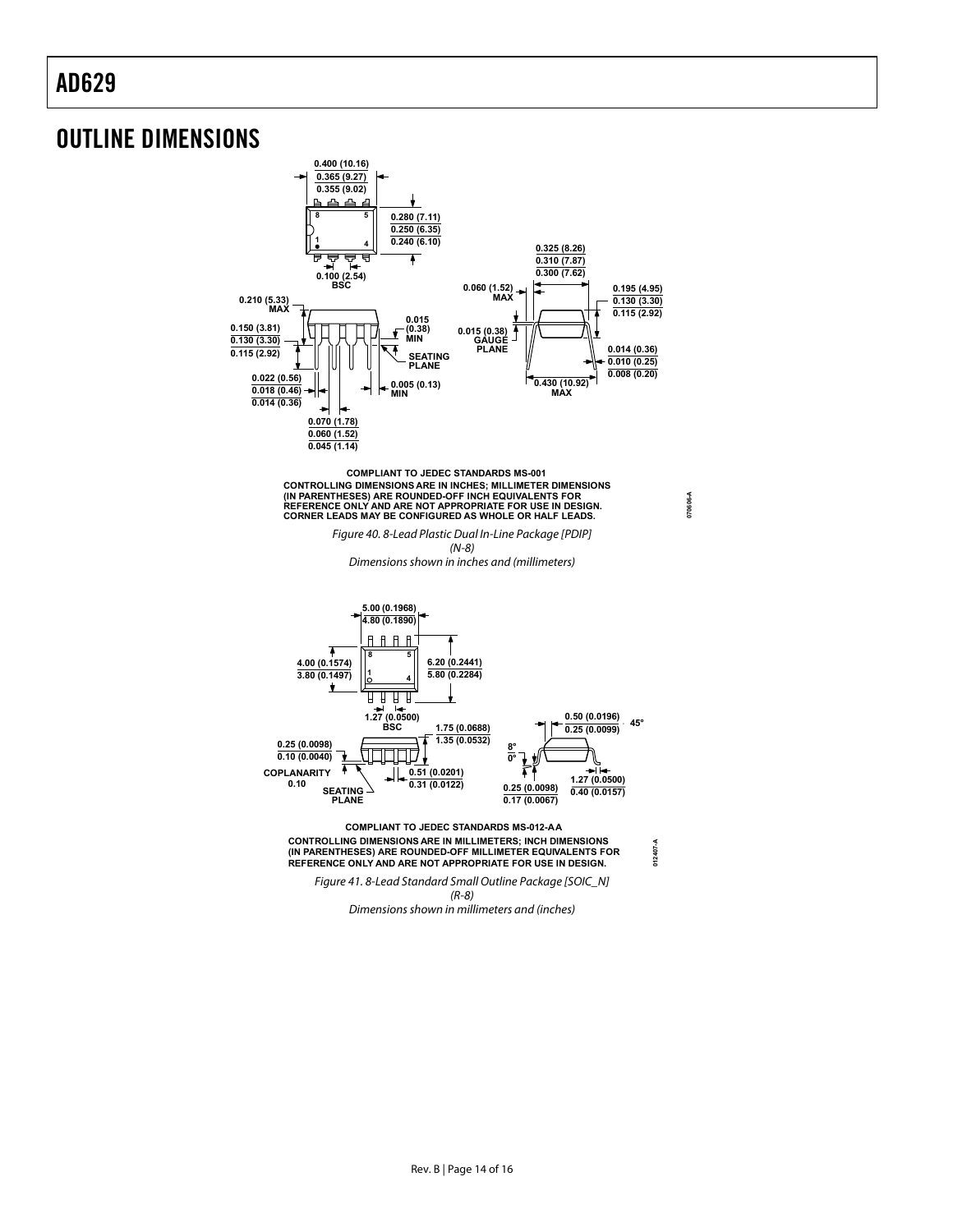#### <span id="page-14-0"></span>**ORDERING GUIDE**

<span id="page-14-1"></span>

| Model                      | <b>Temperature Range</b>           | <b>Package Description</b>                         | <b>Package Option</b> |
|----------------------------|------------------------------------|----------------------------------------------------|-----------------------|
| AD629AN                    | $-40^{\circ}$ C to $+85^{\circ}$ C | 8-Lead PDIP                                        | $N-8$                 |
| AD629ANZ <sup>1</sup>      | $-40^{\circ}$ C to $+85^{\circ}$ C | 8-Lead PDIP                                        | $N-8$                 |
| AD629AR                    | $-40^{\circ}$ C to $+85^{\circ}$ C | 8-Lead SOIC N                                      | $R - 8$               |
| AD629AR-REEL               | $-40^{\circ}$ C to $+85^{\circ}$ C | 8-Lead SOIC N                                      | $R - 8$               |
| AD629AR-REEL7              | $-40^{\circ}$ C to $+85^{\circ}$ C | 8-Lead SOIC N                                      | $R - 8$               |
| AD629ARZ <sup>1</sup>      | $-40^{\circ}$ C to $+85^{\circ}$ C | 8-Lead SOIC N                                      | $R-8$                 |
| AD629ARZ-RL1               | $-40^{\circ}$ C to $+85^{\circ}$ C | 8-Lead SOIC_N, 13-Inch Tape and Reel, 2,500 pieces | $R-8$                 |
| $AD629ARZ-R7$ <sup>1</sup> | $-40^{\circ}$ C to $+85^{\circ}$ C | 8-Lead SOIC_N, 7-Inch Tape and Reel, 1,000 pieces  | $R-8$                 |
| AD629BN                    | $-40^{\circ}$ C to $+85^{\circ}$ C | 8-Lead PDIP                                        | $N-8$                 |
| AD629BNZ <sup>1</sup>      | $-40^{\circ}$ C to $+85^{\circ}$ C | 8-Lead PDIP                                        | $N-8$                 |
| AD629BR                    | $-40^{\circ}$ C to $+85^{\circ}$ C | 8-Lead SOIC N                                      | $R - 8$               |
| AD629BR-REEL               | $-40^{\circ}$ C to $+85^{\circ}$ C | 8-Lead SOIC N, 13-Inch Tape and Reel, 2,500 pieces | $R - 8$               |
| AD629BR-REEL7              | $-40^{\circ}$ C to $+85^{\circ}$ C | 8-Lead SOIC_N, 7-Inch Tape and Reel, 1,000 pieces  | $R-8$                 |
| AD629BRZ <sup>1</sup>      | $-40^{\circ}$ C to $+85^{\circ}$ C | 8-Lead SOIC N                                      | $R-8$                 |
| AD629BRZ-RL1               | $-40^{\circ}$ C to $+85^{\circ}$ C | 8-Lead SOIC_N, 13-Inch Tape and Reel, 2,500 pieces | $R-8$                 |
| AD629BRZ-R71               | $-40^{\circ}$ C to $+85^{\circ}$ C | 8-Lead SOIC_N, 7-Inch Tape and Reel, 1,000 pieces  | $R-8$                 |
| AD629-EVAL                 |                                    | <b>Evaluation Board</b>                            |                       |

 $1 Z =$  RoHS compliant part.